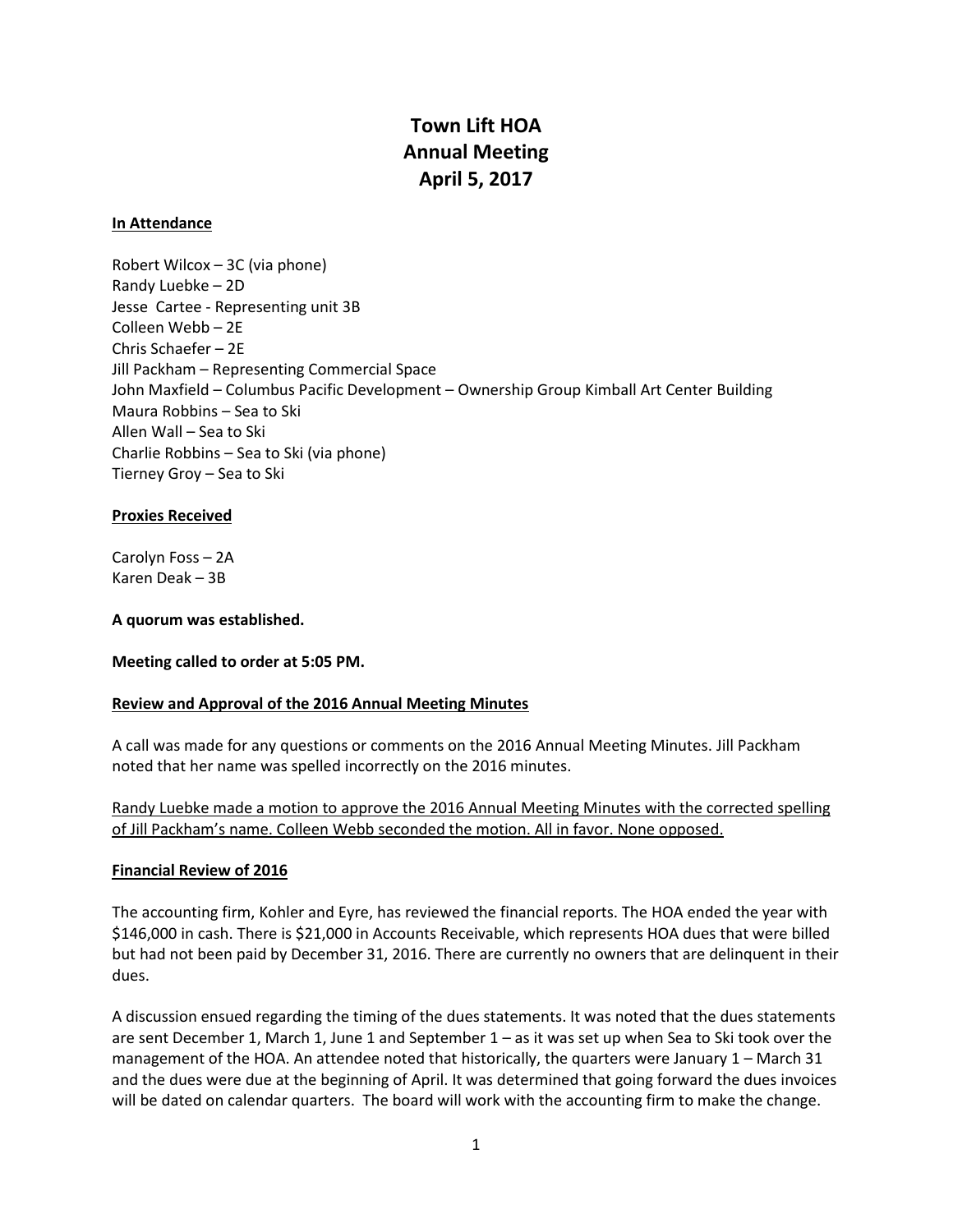An attendee noted that the Profit and Loss statement shows \$144,000 in revenue but only \$138,000 in revenue was billed for the year. The attendee spoke to the HOA bookkeeper who explained the difference that in previous years some revenue had not been recognized for that year so they added the revenue into 2016.

It was noted the HOA does not have to pay taxes as it is a non-profit entity, however; the commercial parking structure is a business that has to pay taxes. The commercial parking structure's income and expenses creates a loss.

Chris Schaefer made a motion to have the board review the proposed financial statement in more detail, make any appropriate adjustments, present the revised financial reports to the owners via email followed by a vote being taken on the financials via email. Motion seconded. All in favor. None opposed. Motion carries.

#### **Expenses in 2016**

The HOA incurred some expenses due to a power outage Park City experienced in 2016. The HOA insurance covered most of the costs resulting from the damage. There is one additional invoice from ThyssenKrupp Elevator that is being disputed as the agreement with the contractor was for a flat fee.

The current contract the HOA has with Sea to Ski includes four different time periods for onsite inspections. During peak times, Sea to Ski does daily inspections then the schedule varies for low season, etc. The new proposed contract levels out to three days per week with more cleaning time. It was noted the contract with Sea to Ski is "a la carte" for various services so the HOA has control over how often services are performed. This contract is unique to Town Lift.

The HOA snowmelt system required replacement of the boilers in 2016. The driveway ramp will be removed this summer in order to redo the plumbing for the snowmelt system.

# **Old Business**

# **Kimball Development**

The board has been working with John Maxfield of Columbus Pacific Development (Ownership Group Kimball Art Center Building). The Kimball Art Center rents 10 parking spaces from Town Lift. The development company is working with the City, contractors and subcontractors to "fast track" the project to minimize impact on Town Lift and the surrounding areas.

The original Kimball building will be completely structurally upgraded and stabilized. The back of the building, which is visually impacted from Town Lift units, has a new plan for a park-like setting with additional landscaping, benches and a heated boardwalk area. John Maxfield presented a rendering of the building plans. John Maxfield provided some options to address Town Lift's access point to the underground parking, hide the dumpster and address the "green worm". It was suggested the boardwalk area could increase parking patrons and therefore increase the income of the HOA.

A discussion ensued regarding upgrading the area where owners and guests wait for the elevator as the views will be impacted by the Kimball project. It was suggested a mural, lighted sculpture or festive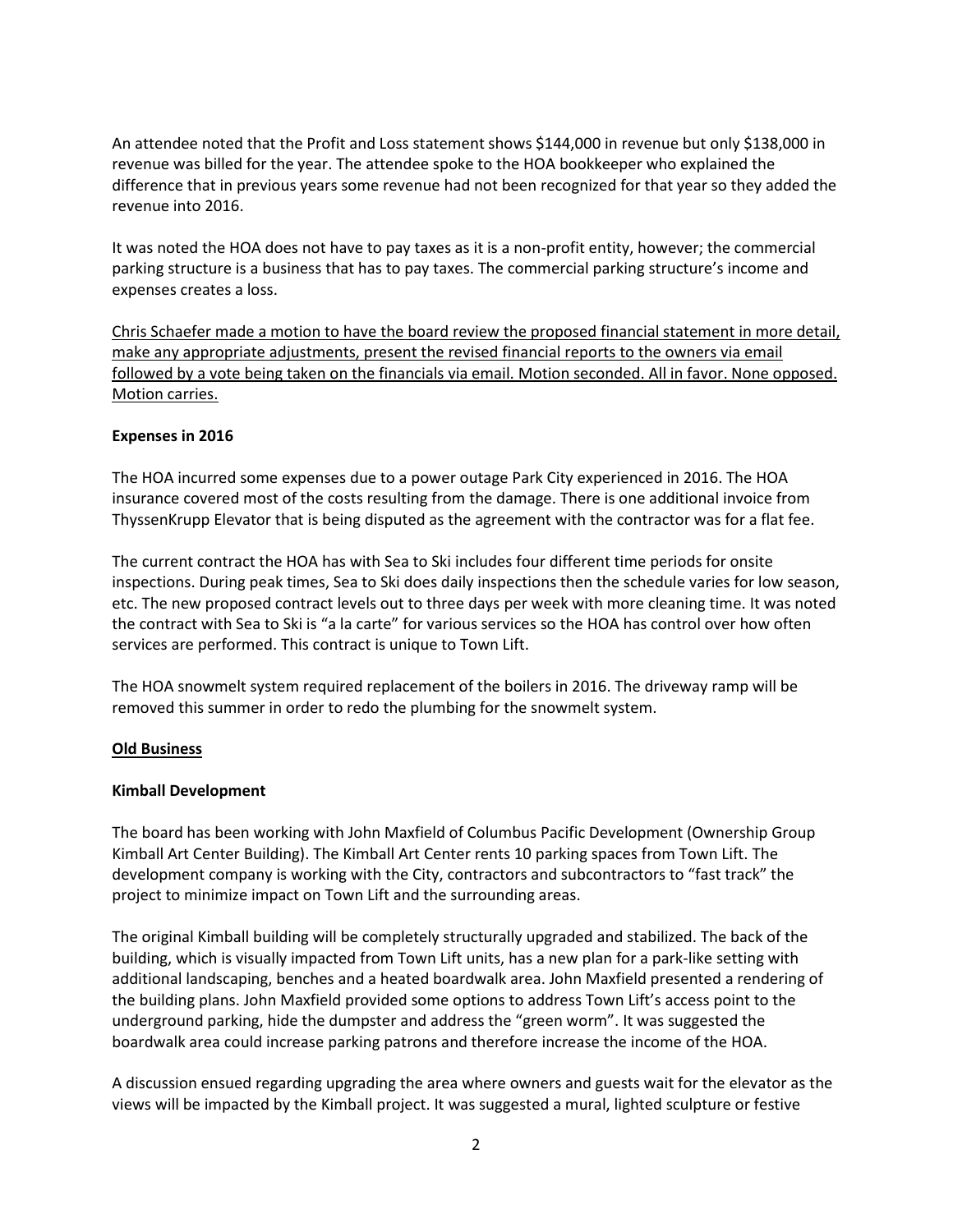lighting. John Maxfield stated they will be installing "in-beds", an internal system that would allow Town Lift to anchor artwork in the area. These options would need to be approved by John Maxfield's legal department as well as Park City.

John Maxfield anticipates the commercial building will have a restaurant and retail tenants at approximately \$70.00 per square foot. **Property Report**

Signage has been installed by the retail parking area in an attempt to control parking. Emergency lighting has been installed in Building A. The garage ramp was painted last summer. The paint peeling problem at the ramp is being addressed. Garage ceiling lights and reflective paint have been completed in the paid parking area. The luggage cart was replaced. Annual sewer drain flushes will be done this year in both sides of the suites bathroom sinks. Power washing and exterior windows washing is completed twice a year. Carpets are cleaned twice per year. The cleaning hours have been increased in order to enhance the property's appearance. A new keypad has been installed at Building 1 with the same codes as the other key pads.

The HOA needs to complete the demolition of the ramp in order to address failed pipes underneath the ramp. There is a PRV valve that is failing on the main culinary water line coming in from the street that need to be replaced. There are some low lying LED bulbs in the paid parking area that need clearance bars installed to protect the lights.

The board is discussing upgrading the fire and safety monitoring systems, the permanent installation of a fastening system for the parking curbs in the owners' side of the garage and possible replacement of sidewalks on the historic properties. These items are recommendations on the reserve study.

# **Reserve Study**

The reserve study is required by law and is to be performed by an outside contractor. This study is to be done every six years. Every three years, the HOA can do their own analysis. The projects that are in the reserve study are selected by the engineer that conducts the study based on items that normally require significant costs within a 30-year period but not within an annual period. Unfortunately many items have required replacement or repairs that were not included in the reserve study. The HOA has not kept the reserve fund separate from the operating account nor has the HOA funded the reserve account as recommended. The HOA transfers any money left over from the budget to the reserve fund at the end of the year, which is the way many HOA's fund their reserve. Some items in the reserve that are at the end of their useful life according to the study, are in fact fine and do not need to be replaced. Significant repairs that were done recently that were not included in the reserve study were the repair of two balconies at 2E and 3E and snowmelt system (had funds for the boiler but not the piping). The building is approximately 25 years old and it is believed that items that are not included in the reserve study are going to need to be addressed at a significant cost.

Chris Schaefer created a report that listed all the items in the reserve study as well as items that were not included in the reserve study that may need attention between 2017 and 2019. The report projected that if the items are addressed; the HOA will have a negative balance of \$20,000 by 2019. There were two recommendations to address the shortfall (1) not taking on any new projects – including any project in conjunction with the Kimball development or (2) increase dues or have a special assessment to fund additional projects.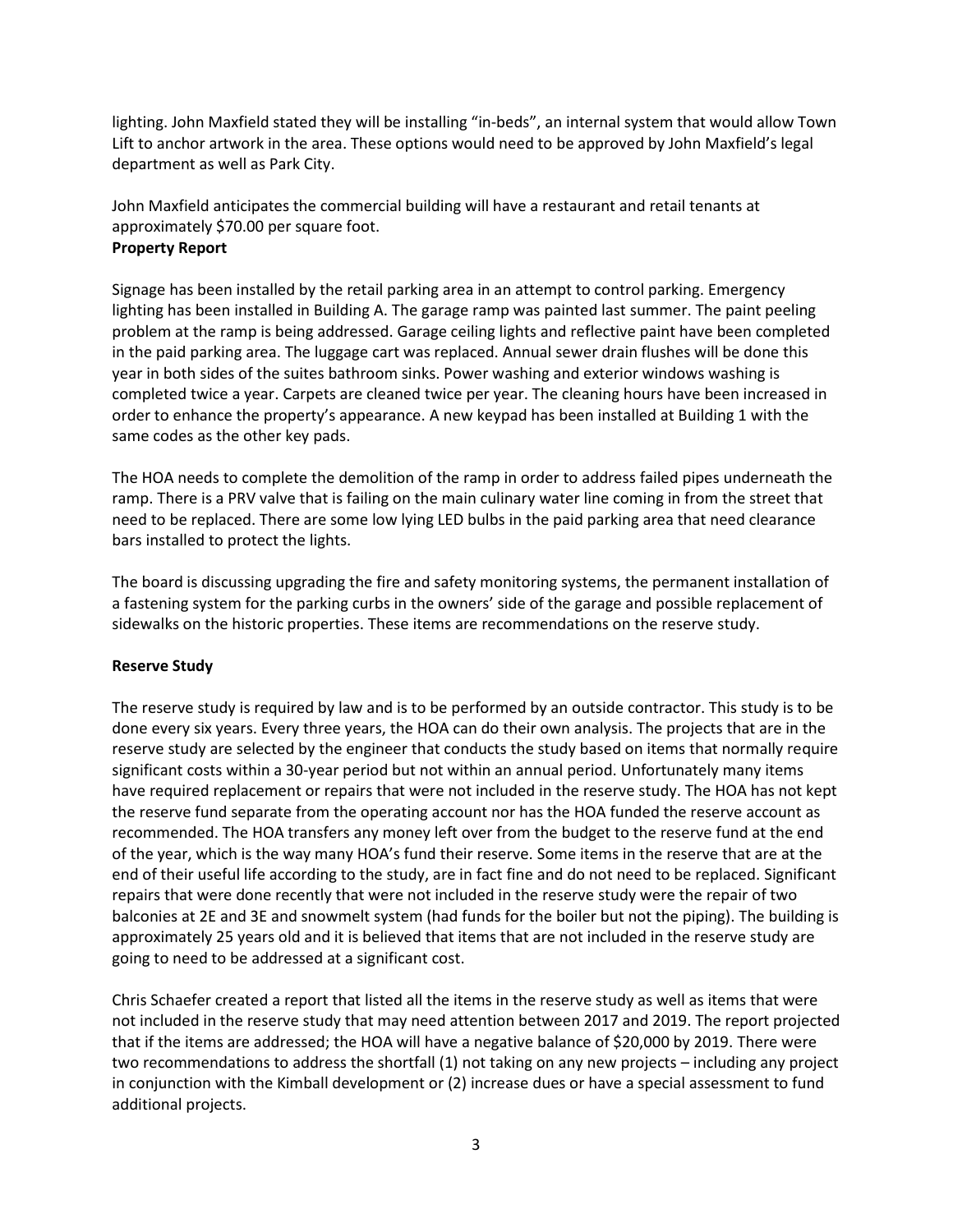Past 2019, there are some significant elevator expenses which the board is working with ThyssenKrupp elevator to see what needs to be done and what the cost will be.

It was suggested the HOA let Diamond Rental go and install parking meters to increase revenue coming from the garage. It was also suggested parking spaces be rented long term to people in the area. It was noted that the board previously tried to market long-term parking rentals with no interest at the time but there may be some new interest now. An attendee has conducted some research on garage parking in Vail, which can lease for up to \$250,000 per space. Additional research needs to be completed as well as working with the City to see if this is feasible at the Town Lift parking garage.

The attendees thanked Chris Schaefer for his work on the reserve study. The board will consider all options of delaying projects, increasing assessments and creating new revenue sources; or a combination of the three options.

It was noted the Kimball development does not have any parking spaces and may be interested in renting additional spaces from Town Lift. It was also noted the Kimball development's events center appeal with the Planning Committee has been held up in order to address parking, traffic routing and noise abatement.

# **Use Restrictions for Commercial Units, Building A**

At the 2013 annual meeting a motion was made and passed, stating that the commercial use of Building A doesn't impede on the owners ability to be residences above the commercial space – a disco, smelly restaurant, etc. Since then, the HOA has been working with an attorney to get the CC&R's updated according to the motion. The current managing member of the commercial space is not the managing member that agreed to the motion in 2013. The current managing member is not in favor of any modifications to the CC&Rs. Jill Packham has informed the current managing member that it has been agreed upon and the HOA is asking for language to support the agreement. Jill Packham will continue to work with the current managing member.

#### **New Business**

The snowmelt work is scheduled for the last week in April or the first week in May and is estimated to take a week to complete the project. Once the dates are confirmed, the owners and commercial representative will be informed. The pressure relief valve project will require the water be turned off for the retail area for one day.

The concrete sidewalk between Building A and the ramp is crumbling and has caused leaks in the past. The sidewalk from the ramp to Park Avenue (7<sup>th</sup> Street) is also cracked and broken. These items were not supposed to be addressed until 2019 but the HOA is going to ask the concrete contractor doing the ramp for a bid to complete the projects while the ramp is done to see if there would be some cost savings. As of last year, the City had no plans to install granite sidewalks on 7<sup>th</sup> Street. The HOA will not proceed with the 7<sup>th</sup> Street sidewalk until bids have been reviewed.

# **Election of Officers**